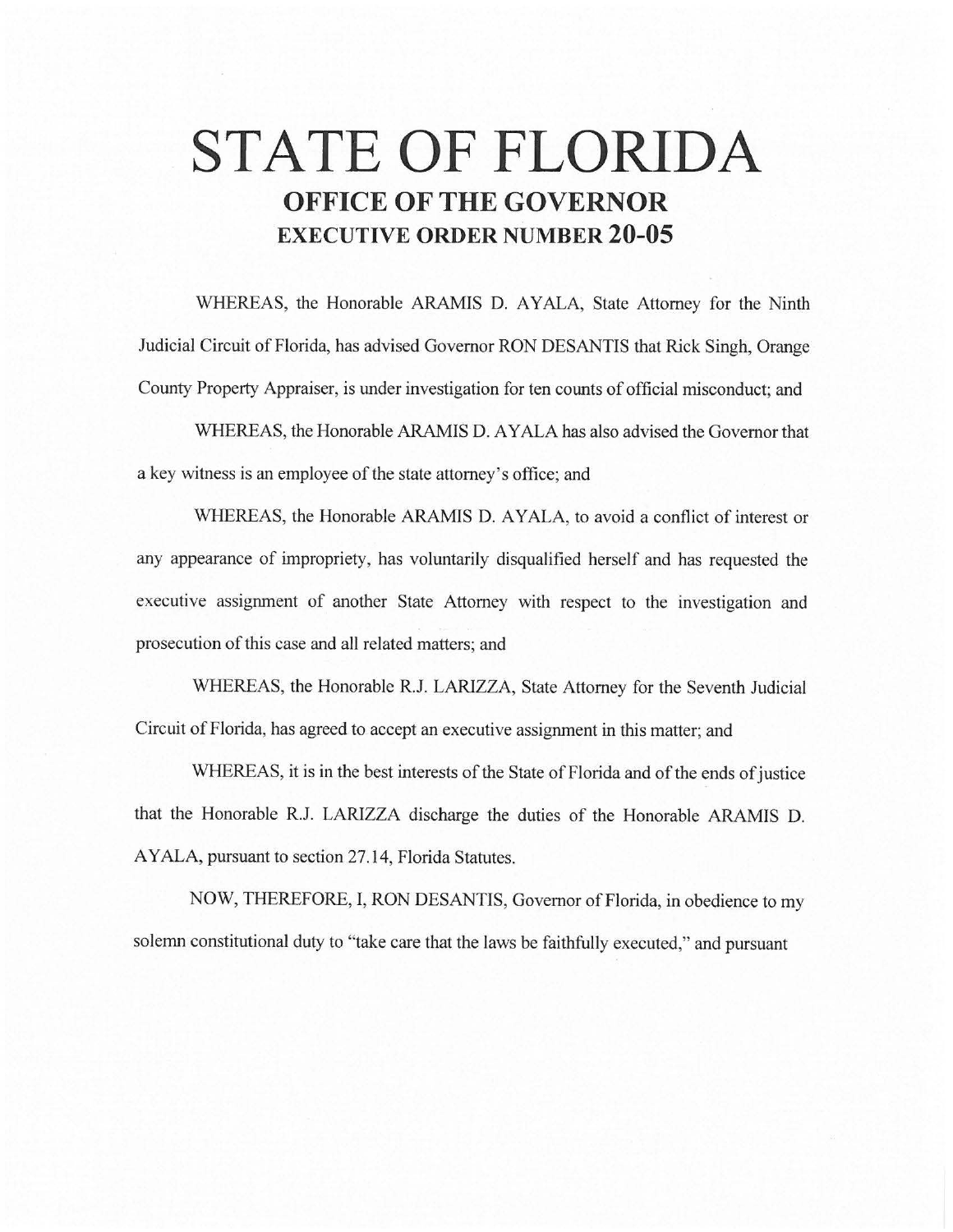to the Constitution and laws of the State of Florida, issue the following Executive Order, effective immediately:

### Section 1.

The Honorable R.J. LARIZZA, State Attorney for the Seventh Judicial Circuit of Florida, referred to as the "Assigned State Attorney," is assigned to discharge the duties of the Honorable ARAMIS D. AYALA, State Attorney for the Ninth Judicial Circuit of Florida, as they relate to the investigation, prosecution, and all matters related to Rick Singh.

#### Section 2.

The Assigned State Attorney or one or more Assistant State Attorneys and Investigators, who have been designated by the Assigned State Attorney, shall proceed immediately to the Ninth Judicial Circuit of Florida, and are vested with the authority to perform the duties prescribed herein.

## Section 3.

All residents of the Ninth Judicial Circuit are requested, and all public officials are directed, to cooperate and render whatever assistance is necessary to the Assigned State Attorney, so that justice may be served.

#### Section 4.

The period of this Executive Assignment shall be for one (1) year, to and including January 10, 2021.